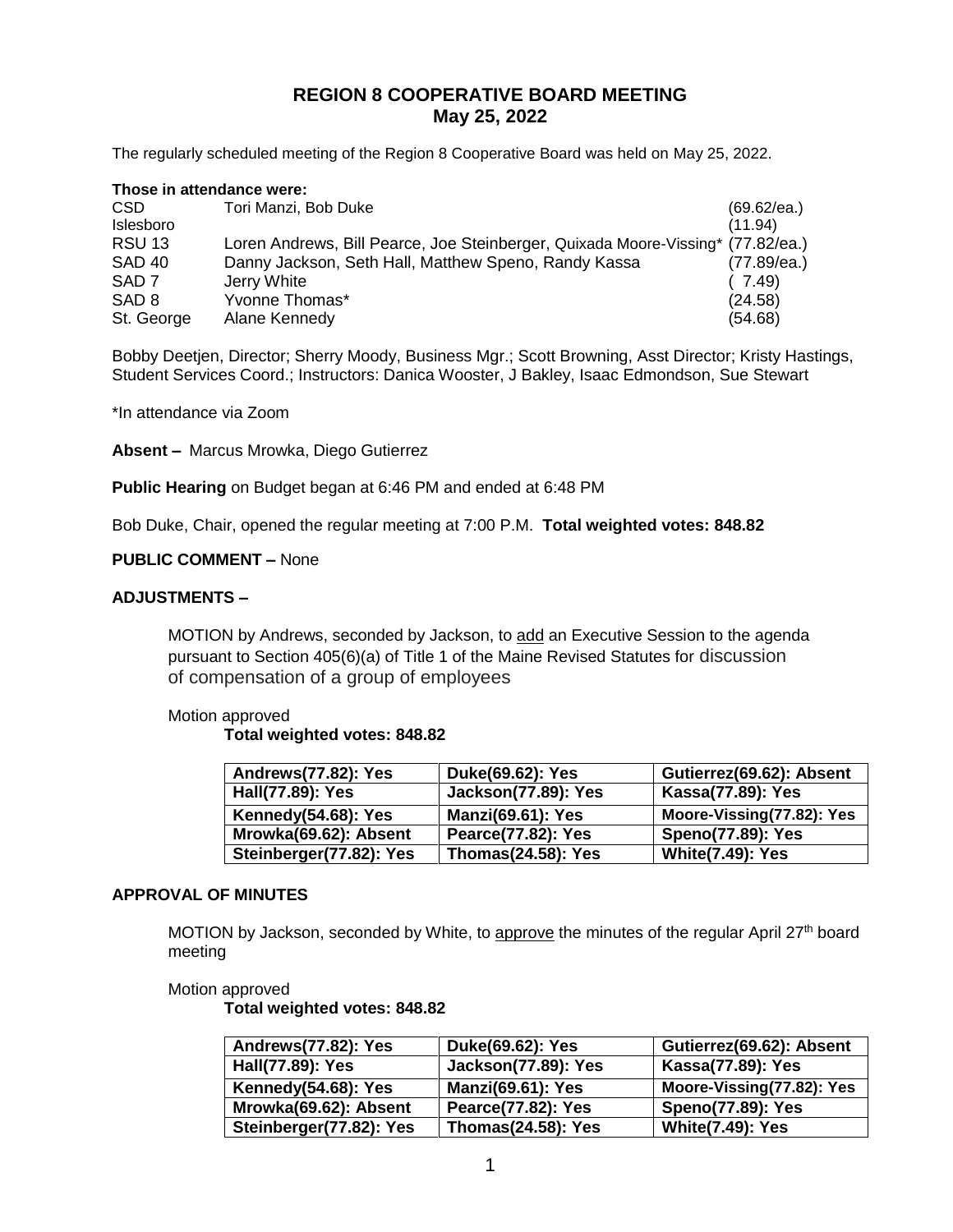## **BOARD APPROVAL OF REVISED COOPERATIVE AGREEMENT**

MOTION by Pearce, seconded by White, to approve the revisions to the Cooperative Agreement

## Motion approved

**Total weighted votes: 848.82**

| Andrews(77.82): Yes     | Duke(69.62): Yes           | Gutierrez(69.62): Absent  |
|-------------------------|----------------------------|---------------------------|
| Hall(77.89): Yes        | <b>Jackson(77.89): Yes</b> | Kassa(77.89): Yes         |
| Kennedy(54.68): Yes     | <b>Manzi(69.61): Yes</b>   | Moore-Vissing(77.82): Yes |
| Mrowka(69.62): Absent   | Pearce(77.82): Yes         | <b>Speno(77.89): Yes</b>  |
| Steinberger(77.82): Yes | <b>Thomas(24.58): Yes</b>  | <b>White(7.49): Yes</b>   |

## **DISCUSSION OF DRAFT CHANGES TO FIELD TRIP POLICY**

The Policy Committee met and reviewed the policy. The committee voted 2 to 1 against making changes to the policy. The committee decided to send to the board to discuss changes proposed by administration to the policy. Jerry suggested a slight language change to clarify in-state versus out of state approvals. Joe felt the wording of the policy makes field trip approval easier for the administrators.

MOTION by Hall, seconded by Manzi, to approve the policy as first reading with the suggested changes

#### Motion approved

**Total weighted votes: 615.22**

| Andrews(77.82): Yes     | Duke(69.62): Yes          | Gutierrez(69.62): Absent  |
|-------------------------|---------------------------|---------------------------|
| Hall(77.89): Yes        | Jackson(77.89): No        | Kassa(77.89): Yes         |
| Kennedy(54.68): Yes     | <b>Manzi(69.61): Yes</b>  | Moore-Vissing(77.82): Yes |
| Mrowka(69.62): Absent   | Pearce(77.82): No         | Speno(77.89): No          |
| Steinberger(77.82): Yes | <b>Thomas(24.58): Yes</b> | <b>White(7.49): Yes</b>   |

## **BOARD DISCUSSION OF LAST DAY OF SCHOOL**

Bobby advised that the last two years of school have been difficult for the teaching staff. He is asking that the last day of school be changed from June 24 to June 22 in recognition of the staff. This will reduce the school year by two days for teachers.

MOTION by Manzi, seconded by Speno, to move the last day of school to June 22

Seth asked how this would affect the last days of the school year. Quixada asked if this would be an issue for students who receive free lunch or breakfast. Bobby advised the last student day is June 17. Danny asked if the school calendar needs to be amended as well.

## Motion approved **Total weighted votes: 770.93**

| Andrews(77.82): Yes     | Duke(69.62): Yes          | Gutierrez(69.62): Absent  |
|-------------------------|---------------------------|---------------------------|
| Hall(77.89): Yes        | Jackson(77.89): No        | Kassa(77.89): Yes         |
| Kennedy(54.68): Yes     | <b>Manzi(69.61): Yes</b>  | Moore-Vissing(77.82): Yes |
| Mrowka(69.62): Absent   | Pearce(77.82): Yes        | <b>Speno(77.89): Yes</b>  |
| Steinberger(77.82): Yes | <b>Thomas(24.58): Yes</b> | <b>White(7.49): Yes</b>   |

MOTION by Hall, seconded by Pearce, to amend the 2021-22 school calendar to move the end date to June 22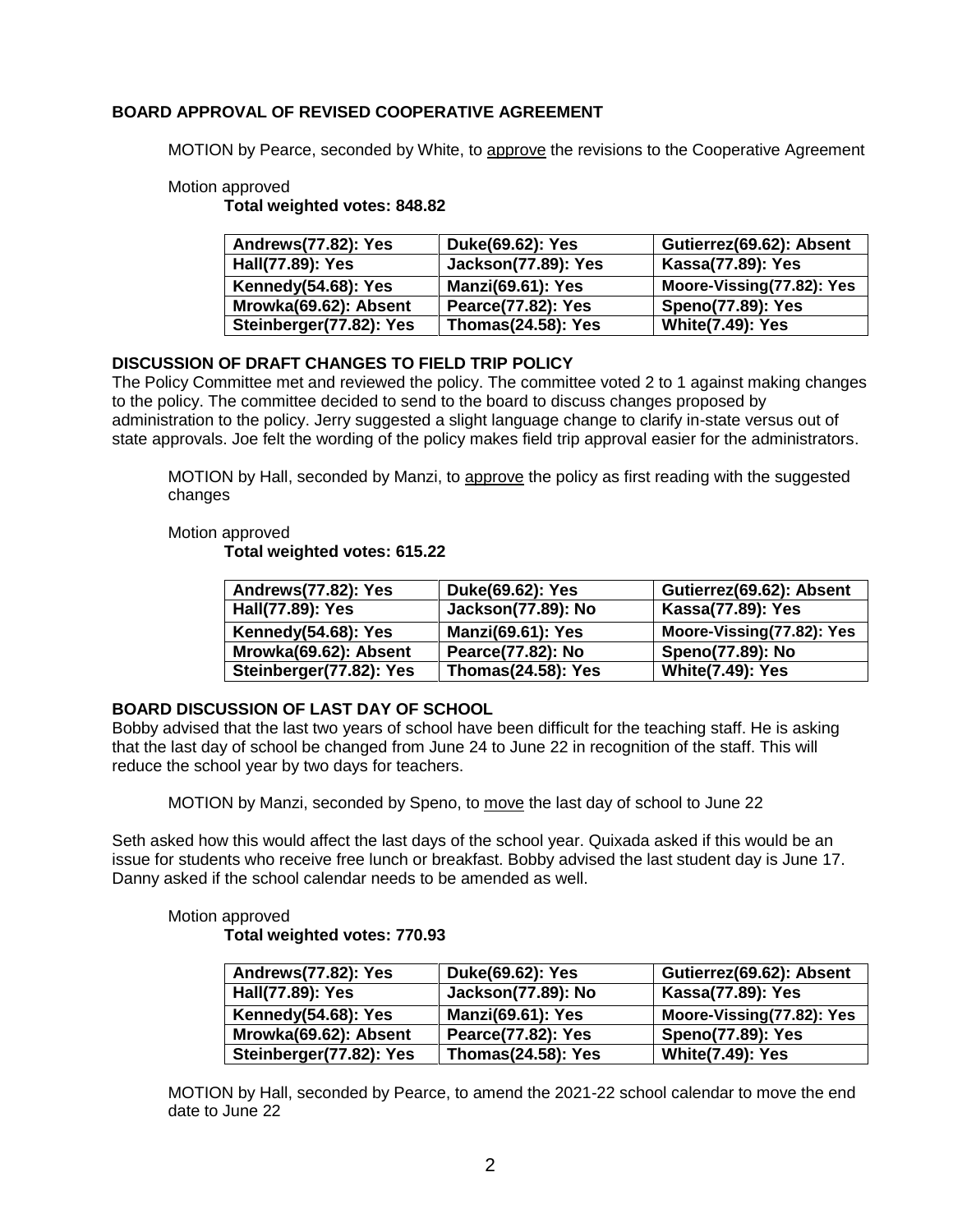## Motion approved **Total weighted votes: 848.82**

| Andrews(77.82): Yes     | Duke(69.62): Yes           | Gutierrez(69.62): Absent  |
|-------------------------|----------------------------|---------------------------|
| Hall(77.89): Yes        | <b>Jackson(77.89): Yes</b> | Kassa(77.89): Yes         |
| Kennedy(54.68): Yes     | <b>Manzi(69.61): Yes</b>   | Moore-Vissing(77.82): Yes |
| Mrowka(69.62): Absent   | Pearce(77.82): Yes         | <b>Speno(77.89): Yes</b>  |
| Steinberger(77.82): Yes | <b>Thomas(24.58): Yes</b>  | <b>White(7.49): Yes</b>   |

## **BOARD APPROVAL OF DISHWASHER REPLACEMENT**

The dishwasher in the kitchen has had issues for over a year. We have been in contact with the manufacturer and company that sold the dishwasher to us. Neither of them is backing their product. The kitchen staff has had to use disposable containers and wash dishes by hand. Matt advised the Finance Committee discussed this issue and is recommending up to \$25,000 to replace the dishwasher.

MOTION by White, seconded by Kassa, to approve the expenditure of up to \$25,000 to replace the dishwasher in the Kitchen/Food Services Program from the Equipment Reserve fund

Seth asked if the dishwasher would be a Hobart. Bill asked if there would be any supply issue getting the dishwasher. Joe asked about the cost estimates for the dishwasher.

# Motion approved **Total weighted votes: 848.82**

| <b>Andrews(77.82): Yes</b> | Duke(69.62): Yes           | Gutierrez(69.62): Absent  |
|----------------------------|----------------------------|---------------------------|
| Hall(77.89): Yes           | <b>Jackson(77.89): Yes</b> | Kassa(77.89): Yes         |
| Kennedy(54.68): Yes        | <b>Manzi(69.61): Yes</b>   | Moore-Vissing(77.82): Yes |
| Mrowka(69.62): Absent      | Pearce(77.82): Yes         | <b>Speno(77.89): Yes</b>  |
| Steinberger(77.82): Yes    | <b>Thomas(24.58): Yes</b>  | <b>White(7.49): Yes</b>   |

# **DISCUSSION OF SPECIAL EDUCATION AD HOC COMMITTEE**

Matt spoke to the Board about developing a special ed program at MCST. He reported over 18% of students attending MCST currently have an IEP. He feels students are falling through the cracks and that teachers need training to assist students. Currently the region has to rely on our sending schools to assist with special education. Matt would like to develop a plan for our region over the next seven months. Quixada expressed her support for the committee and the need to help students have educational success at Mid-Coast. Matt reported that Special Ed educators from the region are in favor of creating this model.

MOTION by Speno, seconded by Hall, to create an Ad Hoc Special Education Committee

Danny asked if a student has an IEP at the sending school, would they have a separate IEP at MCST. Bobby advised the student would have one IEP. The position would work with the sending schools and assist in writing IEP's. Joe expressed concern about the stigma of labeling students as "special ed."

| Andrews(77.82): Yes     | Duke(69.62): Yes           | Gutierrez(69.62): Absent  |
|-------------------------|----------------------------|---------------------------|
| Hall(77.89): Yes        | <b>Jackson(77.89): Yes</b> | Kassa(77.89): Yes         |
| Kennedy(54.68): Yes     | <b>Manzi(69.61): Yes</b>   | Moore-Vissing(77.82): Yes |
| Mrowka(69.62): Absent   | Pearce(77.82): Yes         | <b>Speno(77.89): Yes</b>  |
| Steinberger(77.82): Yes | <b>Thomas(24.58): Yes</b>  | <b>White(7.49): Yes</b>   |

# Motion approved

# **Total weighted votes: 848.82**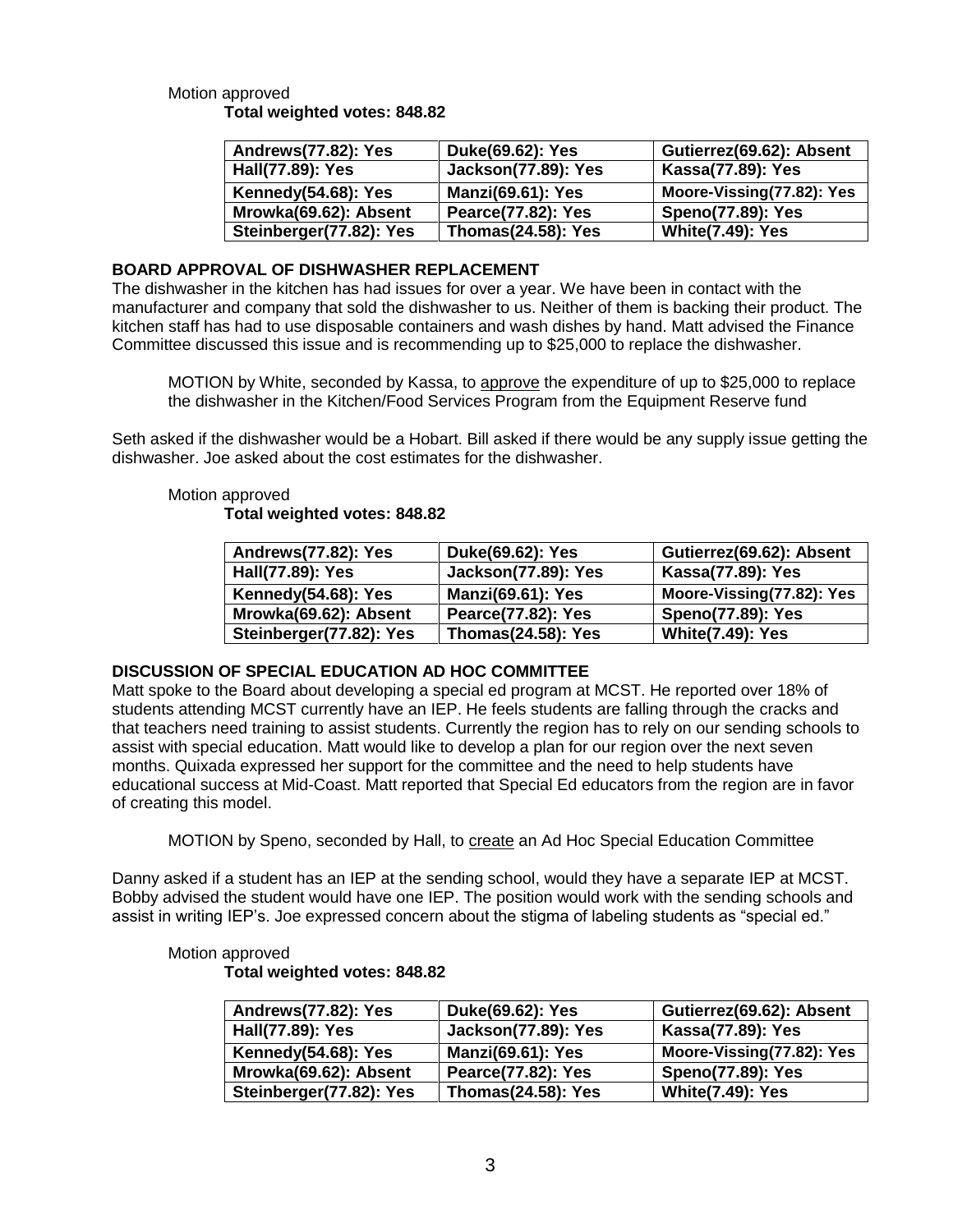## **EXECUTIVE SESSION**

MOTION by Jackson, seconded by Manzi, pursuant to Section 405(6)(a) of Title 1 of the Maine Revised Statutes, move that the Board enter into executive session to discuss the Director's evaluation and compensation and compensation of a group of employees

#### Motion approved

**Total weighted votes: 848.82**

| Andrews(77.82): Yes     | Duke(69.62): Yes           | Gutierrez(69.62): Absent  |
|-------------------------|----------------------------|---------------------------|
| Hall(77.89): Yes        | <b>Jackson(77.89): Yes</b> | Kassa(77.89): Yes         |
| Kennedy(54.68): Yes     | <b>Manzi(69.61): Yes</b>   | Moore-Vissing(77.82): Yes |
| Mrowka(69.62): Absent   | Pearce(77.82): Yes         | <b>Speno(77.89): Yes</b>  |
| Steinberger(77.82): Yes | <b>Thomas(24.58): Yes</b>  | <b>White(7.49): Yes</b>   |

Enter: 7:40 PM Exit: 8:52 PM

#### **ACTION ON EXECUTIVE SESSION**

MOTION by Hall, seconded by Jackson, to approve an increase in the Director's salary by 3% and extend the Director's current contract by one year

#### Motion approved

**Total weighted votes: 848.82**

| Andrews(77.82): Yes     | Duke(69.62): Yes           | Gutierrez(69.62): Absent  |
|-------------------------|----------------------------|---------------------------|
| Hall(77.89): Yes        | <b>Jackson(77.89): Yes</b> | Kassa(77.89): Yes         |
| Kennedy(54.68): Yes     | <b>Manzi(69.61): Yes</b>   | Moore-Vissing(77.82): Yes |
| Mrowka(69.62): Absent   | Pearce(77.82): Yes         | <b>Speno(77.89): Yes</b>  |
| Steinberger(77.82): Yes | <b>Thomas(24.58): Yes</b>  | <b>White(7.49): Yes</b>   |

#### **COMMITTEE REPORTS**

#### **FINANCE**

#### **Warrants and Budget**

Matt reported the committee met and reviewed the warrants for May and the April 30<sup>th</sup> financial report.

MOTION by Speno, seconded by Jackson, to accept and approve the warrants for May and the budget report for April.

#### Motion approved

**Total weighted votes: 848.82**

| Andrews(77.82): Yes        | Duke(69.62): Yes           | Gutierrez(69.62): Absent  |
|----------------------------|----------------------------|---------------------------|
| Hall(77.89): Yes           | <b>Jackson(77.89): Yes</b> | Kassa(77.89): Yes         |
| <b>Kennedy(54.68): Yes</b> | <b>Manzi(69.61): Yes</b>   | Moore-Vissing(77.82): Yes |
| Mrowka(69.62): Absent      | Pearce(77.82): Yes         | <b>Speno(77.89): Yes</b>  |
| Steinberger(77.82): Yes    | <b>Thomas(24.58): Yes</b>  | <b>White(7.49): Yes</b>   |

MOTION by Speno, seconded by White, to transfer \$150,000 from undesignated fund balance to the Debt Reserve Fund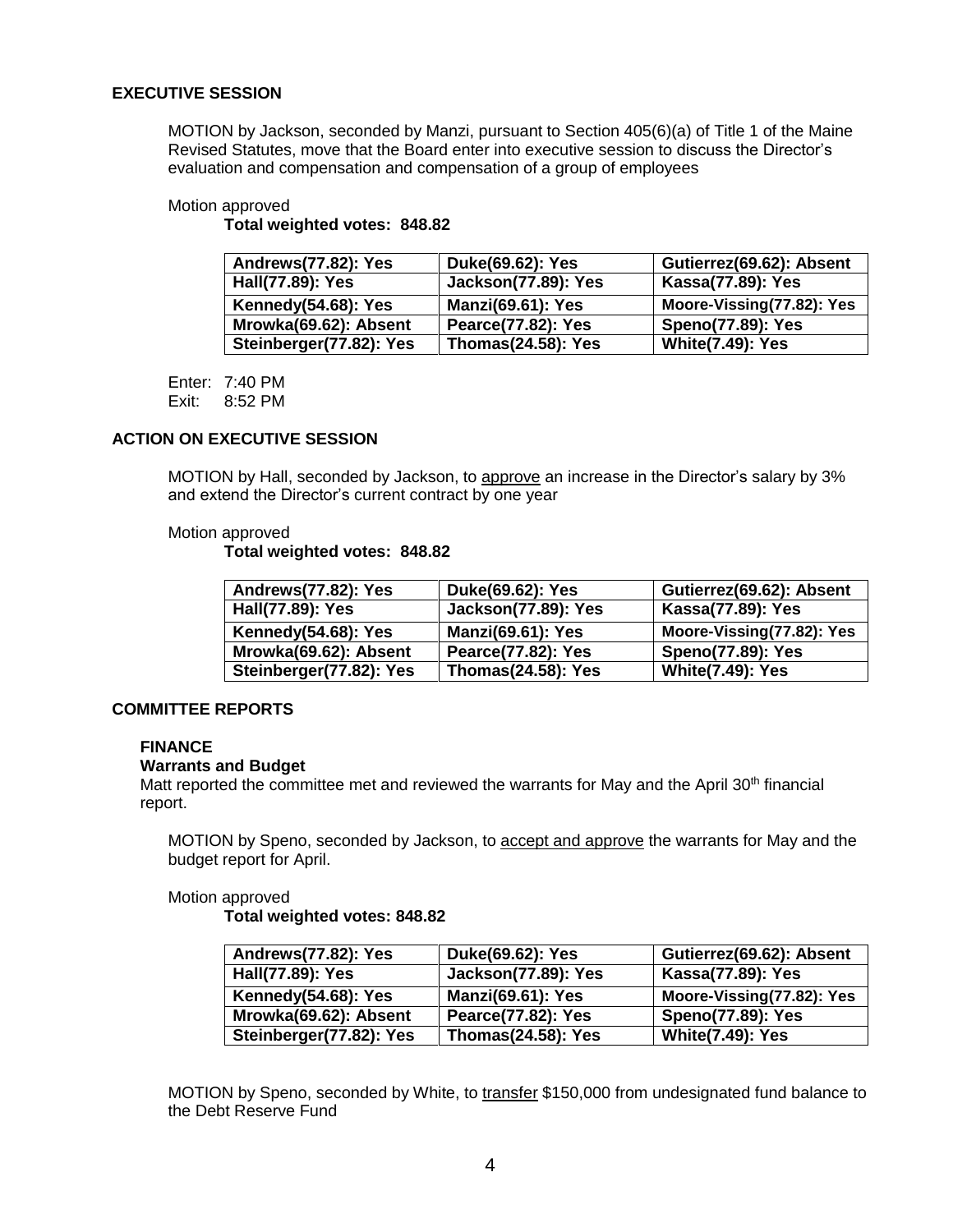## Motion approved **Total weighted votes: 848.82**

| Andrews(77.82): Yes     | Duke(69.62): Yes           | Gutierrez(69.62): Absent  |
|-------------------------|----------------------------|---------------------------|
| Hall(77.89): Yes        | <b>Jackson(77.89): Yes</b> | Kassa(77.89): Yes         |
| Kennedy(54.68): Yes     | <b>Manzi(69.61): Yes</b>   | Moore-Vissing(77.82): Yes |
| Mrowka(69.62): Absent   | Pearce(77.82): Yes         | <b>Speno(77.89): Yes</b>  |
| Steinberger(77.82): Yes | <b>Thomas(24.58): Yes</b>  | <b>White(7.49): Yes</b>   |

## **CURRICULUM COMMITTEE**

Seth reported the committee met and discussed the presentation last month given by a criminal justice program. Bobby will be inviting other Directors of different criminal justice programs to give presentations to the committee.

## **POLICY COMMITTEE**

MOTION by Pearce, seconded by Jackson, to approve first reading of Policy DFA – Revenues from Investments (Revised)

## Motion approved

**Total weighted votes: 848.82**

| Andrews(77.82): Yes     | Duke(69.62): Yes           | Gutierrez(69.62): Absent  |
|-------------------------|----------------------------|---------------------------|
| Hall(77.89): Yes        | <b>Jackson(77.89): Yes</b> | Kassa(77.89): Yes         |
| Kennedy(54.68): Yes     | <b>Manzi(69.61): Yes</b>   | Moore-Vissing(77.82): Yes |
| Mrowka(69.62): Absent   | Pearce(77.82): Yes         | <b>Speno(77.89): Yes</b>  |
| Steinberger(77.82): Yes | <b>Thomas(24.58): Yes</b>  | <b>White(7.49): Yes</b>   |

MOTION by Pearce, seconded by Jackson, to approve first reading of Policy KBD – Public's Right to Know/Freedom of Access

## Motion approved

**Total weighted votes: 848.82**

| Andrews(77.82): Yes     | Duke(69.62): Yes           | Gutierrez(69.62): Absent  |
|-------------------------|----------------------------|---------------------------|
| Hall(77.89): Yes        | <b>Jackson(77.89): Yes</b> | Kassa(77.89): Yes         |
| Kennedy(54.68): Yes     | <b>Manzi(69.61): Yes</b>   | Moore-Vissing(77.82): Yes |
| Mrowka(69.62): Absent   | Pearce(77.82): Yes         | <b>Speno(77.89): Yes</b>  |
| Steinberger(77.82): Yes | <b>Thomas(24.58): Yes</b>  | <b>White(7.49): Yes</b>   |

# **CHAIR UPDATE**

None

# **DIRECTOR UPDATE**

Bobby recognized Nic LaBreck for his assistance in organizing a visit from the Air National Guard. The students were able to talk to an emergency response unit, see drones in action and interact with members of the Guard. David Grima from the Department of Labor assisted in organizing a small business fair at the same time. Kristy Hastings reported that Lyman Morse was looking for a student intern and selected one of our students. Tomorrow night is the Student Recognition night at Owls Head Transportation Museum (in person). The Governor's recommended \$3.2 million CTE appropriation was reduced by half in committee. Students are currently taking their assessments and earning many certifications. Our CNA students all earned their CNA certificates. The SkillsUSA students leave June 20<sup>th</sup> for the national competition.